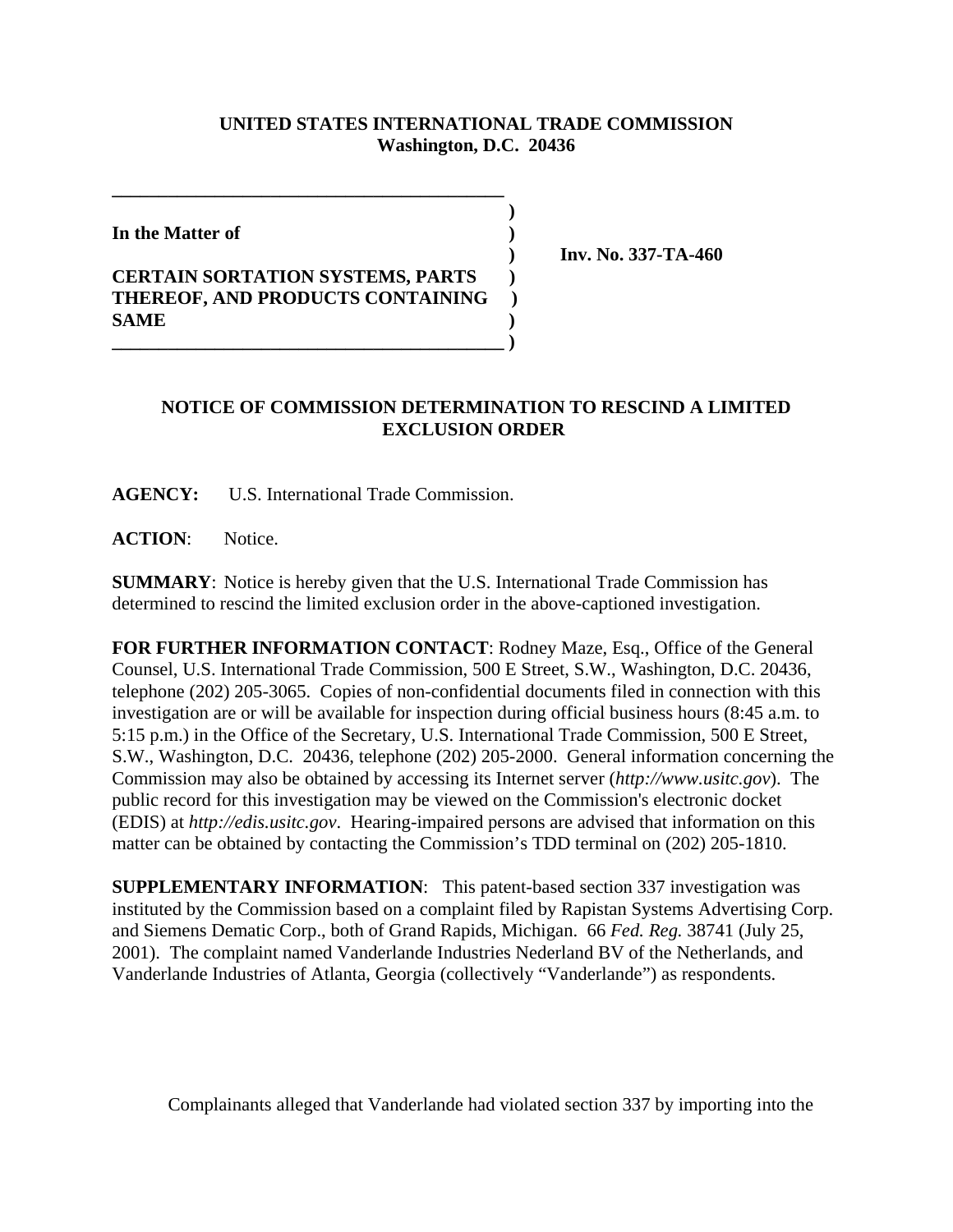United States, selling for importation, and selling within the United States after importation certain sortation systems, or components thereof, covered by independent claims 1, 13, 23, 30, and 42 and dependent claims 2-4, 8, 9, 17, 18, 20, 22, 24, 27, 29, 33, 35-37, 39, 43, 45-47, and 49 of U.S. Patent No. 5,127, 510 ("the '510 patent"), owned by Rapistan Systems and exclusively licensed to Siemens Dematic. On April 5, 2002, complainants filed an unopposed motion asking for the termination of the investigation with respect to claims 2, 3, 8, 9, 18, 24, 36, 37, 29, 46, 47, and 49. On May 16, 2002, the presiding administrative law judge (ALJ) granted the motion in an ID (Order No. 32) and the Commission determined not to review the ID. The claims of the '510 patent at issue were therefore claims 1, 4, 13, 17, 20, 22, 23, 27, 29, 30, 33, 35, 42, 43, and 45. The complaint further alleged that an industry in the United States exists, as required by subsection (a)(2) of section 337.

On October 22, 2002, the ALJ issued his final initial determination (ID) on violation and his recommended determination on remedy. The ALJ found a violation of section 337 by reason of infringement of claims 1 and 4 of the '510 patent. He also found that the '510 patent is not invalid or unenforceable. With respect to remedy, the ALJ recommended issuance of a limited exclusion order barring importation of the respondents' accused Mark 2 Posisorter sortation system and its parts and components. On November 4, 2002, Vanderlande and the Commission investigative attorney (IA) petitioned for review of portions of the ALJ's final ID. Rapistan submitted a contingent petition for review asking that the Commission review certain issues if it decided to review the ID. All parties filed responses to the petitions on November 12, 2002.

On December 10, 2002, the Commission determined to review the ID and requested submissions regarding the issues under review as well as remedy, the public interest and bonding. On January 27, 2003, the Commission issued a notice indicating that it had determined that there is a violation of section 337 of the Tariff Act of 1930, as amended, and had issued a limited exclusion order prohibiting the importation of the infringing sortation systems, parts and components thereof, manufactured abroad by Vanderlande. The Federal Circuit affirmed the Commission's determination on May 3, 2004. *See Vanderlande Indus. v. Int'l Trade Comm'n*, 366 F.3d 1311 (Fed. Cir. 2004).

On February 2, 2005, Vanderlande and complainants filed a joint petition to rescind the remedial order under Commission Rule 210.76(a)(1) on the basis of a settlement agreement between the parties. The parties asserted that their settlement agreement constituted "changed conditions of fact or law" sufficient to justify rescission of the order under Commission Rule  $210.76(a)(1)$ , 19 C.F.R. § 210.76(a)(1). The IA filed a response in support of the motion on February 14, 2005.

Having reviewed the parties' submissions, the Commission has determined that the settlement agreement satisfies the requirement of Commission Rule 210.76(a)(1), 19 C.F.R.  $§$  210.76(a)(1), that there be changed conditions of fact or law. The Commission therefore has issued an order rescinding the limited exclusion order previously issued in this investigation.

This action is taken under the authority of section 337 of the Tariff Act of 1930 (19